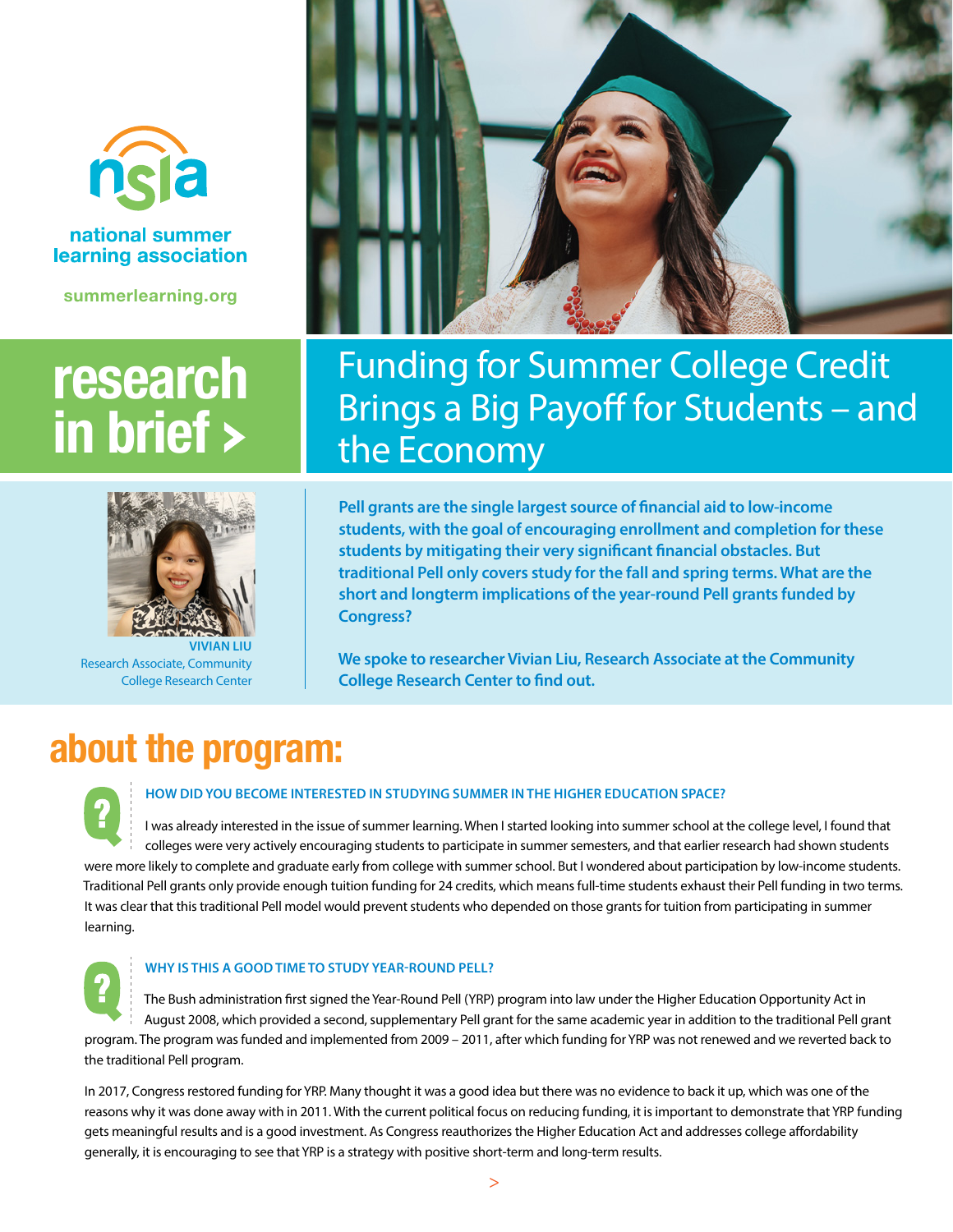# **about the program:**

### **HOW DOES YRP WORK?**

Pell Grants play a large role in leveling the post-secondary education playing field. In the 2015-2016 school year, \$28 billion was awarded to 7.6 million students. While the traditional Pell Grant covers a substantial proportion of college tuition, the maximum amount of aid a student may receive covers only two semesters worth of full-time credits, without any support for summer courses.

The purpose of YRP is to lower the cost of education for low-income students and to accelerate degree completion. Students are eligible for YRP if they complete at least 24 academic credits in the previous two terms (same academic year) and if they enroll in at least six credits for the last term – summer term for most students. The amount of aid for the summer term is calculated using the same method as traditional Pell, with the maximum award being equivalent to one term of full-time study under traditional Pell.



### **WHY IS THE OPPORTUNITY FOR SUMMER CLASSES SO IMPORTANT FOR LOW-INCOME STUDENTS? DON'T STUDENTS WANT TO TAKE SUMMERS OFF TO EARN MONEY?**

Low-income students have many needs, sometimes in conflict. Many students want to stay in school year-round, maintain their "momentum," and graduate more quickly, but they may not have the means. It is important to remember that Pell is the largest funding source for these students. Without YRP, they must pay out of pocket if they choose to stay in school over the summer. Other studies have shown that even a minor financial challenge - something as small as a parking ticket - is enough for low-income students to drop out. Taking the pressure off by funding tuition helps tremendously.

Students should also consider the longer-term view. They will have access to higher wage jobs after they graduate, so it may be worth it to forego the summer job and graduate faster.

# **data and findings:**

### **TELL US MORE ABOUT THE GOALS OF YOUR STUDY.**

This study examined credit, credential completion, and labor market outcomes resulting from YRP. I used a rigorous quasi-experimental method to find out how students respond to this extra funding. Because YRP lowers the cost of summer education, I hypothesized that it should increase summer enrollment. But I also wanted to know if students are better off economically taking these breaks to earn low wages for short periods, or graduating earlier with a higher wage job. This study is the first to also examine YRP outcomes beyond the first summer, such as short-term credit accumulation, credential attainment, financial aid disbursements, earnings during college in subsequent terms, and gainful employment after graduation. The model also considers possible responses from institutions and individuals to the grant. Institutions may attempt to absorb the increase of the grant by reducing institutional support to students. Students may also increase employment during the fall and spring terms in anticipation of enrolling in summer and having less time to work then. But because the increase in funding and the required credit hours associated with the YRP are relatively small, the institutional response and individuals' change in their employment should be minimal. With a lower relative cost of education and an incentive for accelerated credit accumulation, students should graduate at a higher rate and be more competitive after entering the labor market.

# **WHAT KINDS OF DATA HELPED YOU ANSWER THESE QUESTIONS?**

Using administrative data provided by all community colleges (50+ colleges) in one anonymous state, I compared the difference in the outcomes of full-time and part-time Pell-eligible students enrolling before and after the 2009 YRP implementation. While both the full-time and part-time students were eligible for the traditional Pell Grant, only the full-time students—that is, those who enrolled full-time in the two terms prior to the summer term—were eligible for the YRP once the YRP was implemented.

The data includes demographic characteristics, transcripts, financial aid, and credential information up to the summer of 2010. Additional credential data came from the National Student Clearinghouse (NSC). Earnings data came from unemployment insurance records. Completion and labor market results were available for at least 2.5 years after the students enrolled in college for the first time



## **WHAT POSITIVE EFFECTS DID YOU FIND SHORT TERM AND LONG TERM?**

The study finds that for each \$1,000 of YRP grant funding per YRP eligible student, the likelihood of summer enrollment among YRP eligible students increases by 27 percentage points. I found that the amount of average YRP disbursement is substantial: over \$1,500, and with these funds over 71 percent of the YRP recipients earned at least 6 credits in the summer. These improvements in academic attainment, in turn, resulted in higher completion rates for both certificates and associate degrees.

In anticipation of summer enrollment, YRP eligible students were also 4 percentage points more likely to work in the fall semester of the first year of enrollment, earning on average \$146 more than non-YRP eligible students. The earnings estimates show a \$681 earnings gain per student in their third year after college entry.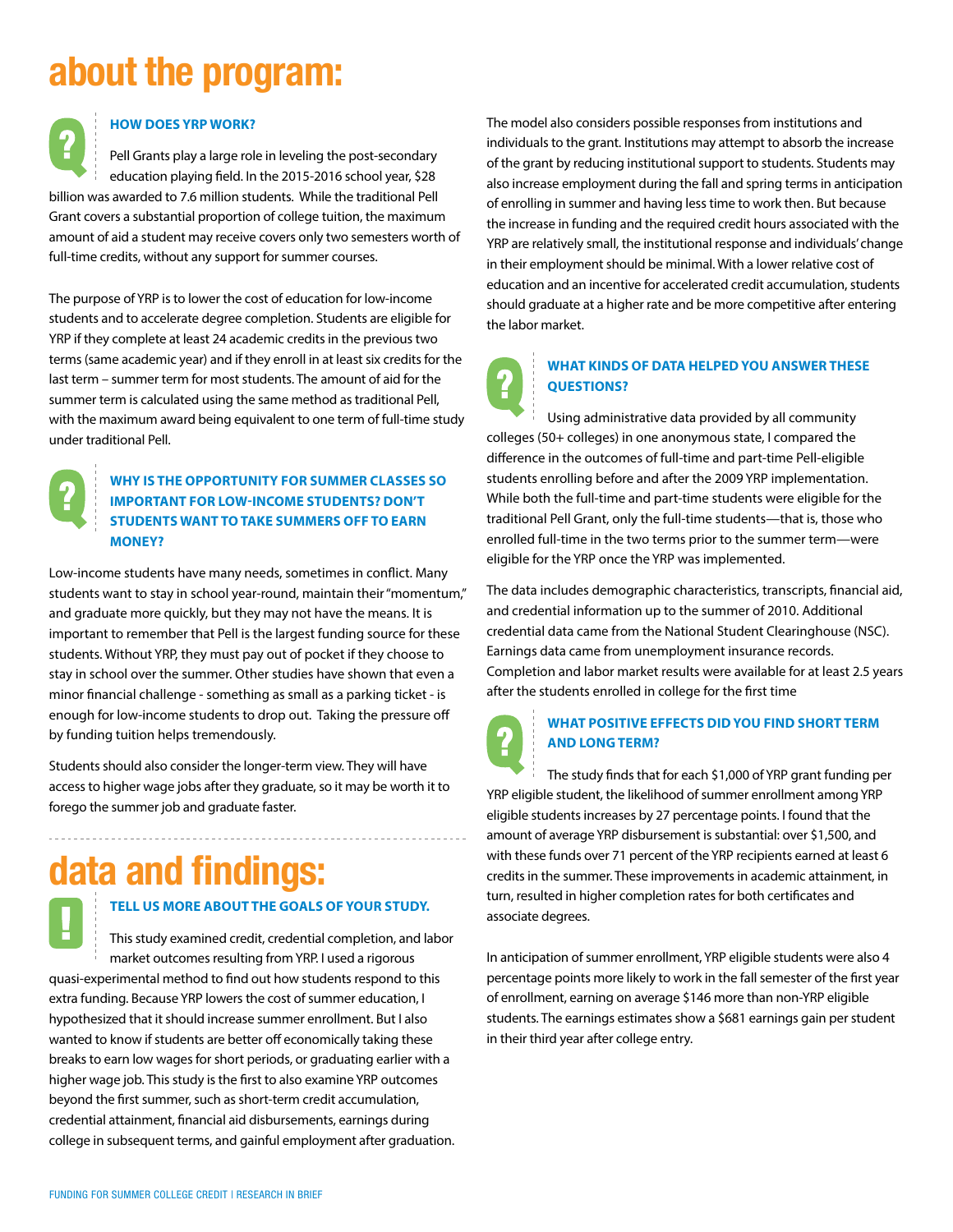

# **WAS THERE ANYTHING IN THE ANALYSIS OF SUBGROUPS THAT STOOD OUT TO YOU AS PARTICULARLY SURPRISING OR MEANINGFUL?**

It was especially encouraging to see higher gains for older students who participated in YRP. Adult students often are under higher financial burden and have a family to support. It is more difficult for them to balance life and school, so it was very encouraging to see higher uptake rates and gains among this group.

I also found higher gains among women. They were mostly in health-care programs: structured programs of study that fit well with YRP, and also have higher typical earnings post-degree than average.

# **the way ahead:**



# **WHAT SHOULD POLICYMAKERS KNOW ABOUT YRP AND THE IMPACT ON COLLEGE COMPLETION?**

Most importantly, we finally have rigorous evidence that shows the meaningful benefits of YRP – evidence we didn't have when the program was ended back in 2011. Short-term, YRP doesn't require that much more funding than the traditional Pell program, but students rely on it to keep their studies on track. And the long term impact is significant to our economy. Higher earning equals a higher tax base. A "back-of-the-envelope" calculation using a tax rate of 15 percent indicates that the tax revenue raised from the earnings gains can pay back the cost of the program in around three years. It really is a win-win situation for the country overall.

# **WHAT ARE SOME CHALLENGES FOR YRP THAT STILL NEED TO BE ADDRESSED?**

There are some structural changes that could make the program better. Generally, not everyone is taking advantage of YRP even if they are eligible, and students have a hard time giving up the opportunity to earn some short-term money over the summer, even though they would be better off in the long run staying in school. I think extra financial assistance for the least affluent would help encourage them to take summer classes, and I hope that these kinds of findings will help college advisors better advise students on these choices.

Because YRP is structured to pin the award to the number of credits, some students may pick up credits that aren't related to their major to stay eligible. The program could be improved with guidance on sticking to courses in a student's major in each semester, without compromising their GPA.



# **WHERE DO YOU THINK THE RESEARCH ON THIS ISSUE SHOULD GO NEXT?**

Like many studies, the follow-up period was not as long as I would like. Long-term outcomes eight to 10 years out would show the full impact of the program. Future research could also better tie the earnings data to the YRP program and show the direct connection between the two. Finally, this study was limited to community college students, who are the most common Pell recipients. But I wonder if the findings would be different for four-year college students, who have a longer period of time to make different choices about school and work.

Ultimately, as Congress looks ahead at overall education and other funding priorities, it is important for us to further illustrate the impact of YRP on meaningful outcomes like college completion and subsequent employment, in order to sustain support down the road.



## Citation:

Liu, V. (2017). *Is school out for the summer? The impact of year-round Pell Grants on academic and employment outcomes of community college students* (CCRC Working Paper No. 95). New York: Community College Research Center.